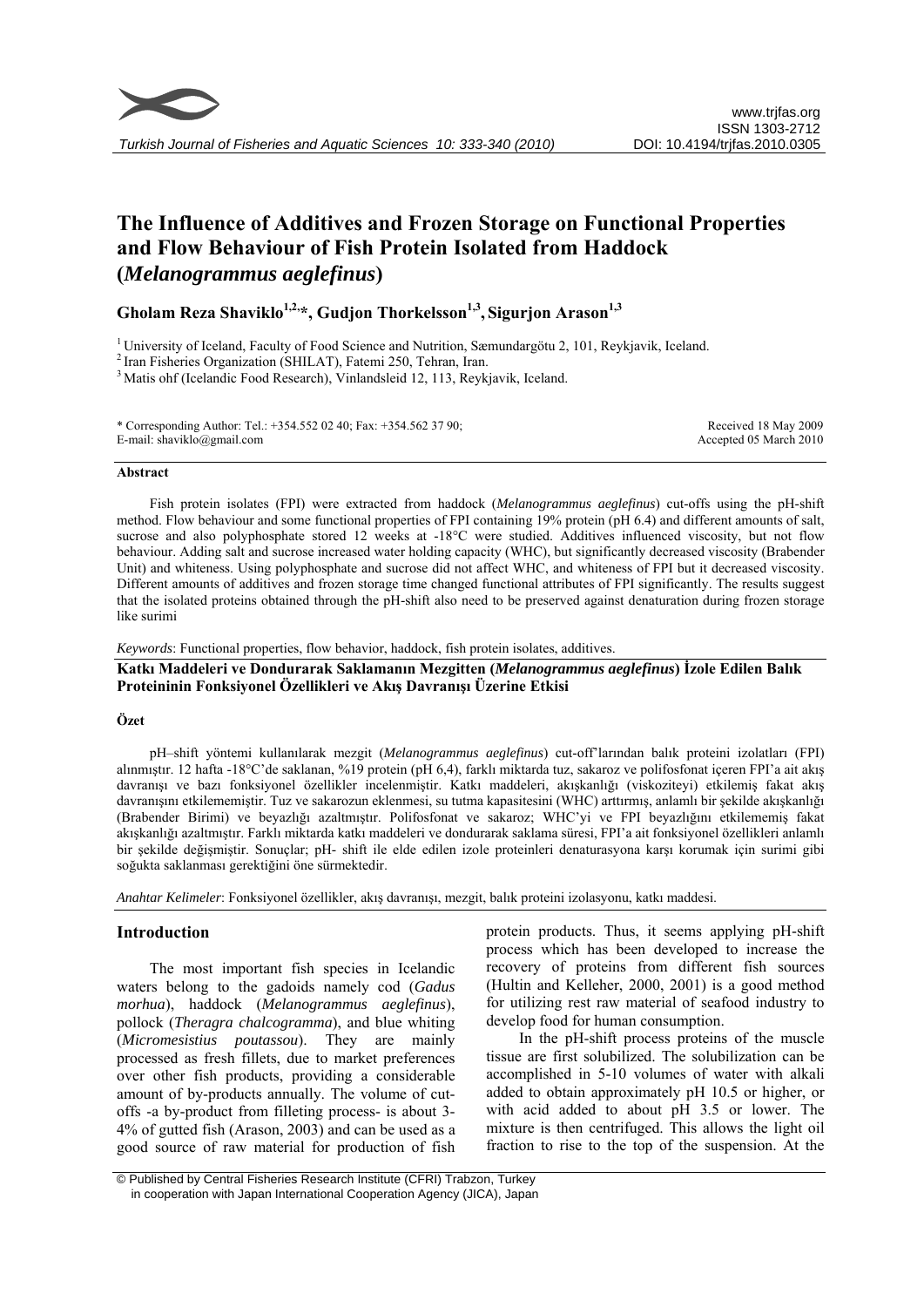same time, the lipids of the membrane are removed due to density differences compared to the main protein solution. Other insoluble impurities, such as bone or skin, are also sedimented at this stage. The muscle proteins are then precipitated by adjusting the pH to a value near the isoelectric point and collected by a process such as centrifugation (Hultin *et al*., 2005). Fish protein isolate (FPI) obtained from this process can be frozen like surimi or used as mince further processed products.

Denaturation and subsequent loss of functional properties is an important technical problem in manufacturing frozen fish proteins (surimi) (Lee 1984). Therefore, the addition of additives (cryoprotectants) is required to ensure long-term frozen stability of these products (Tanikawa, 1985; Yoon and Lee, 1990; McDonald and Lanier, 1991; Yataka and Harohiko 1992; McDonald *et al*., 1990; Park and Lin, 2005).

From additive adding point of view, there are two types of frozen surimi; salt-added and salt-free. In salt-added surimi 2.5% salt and 10% sugar (sucrose, glucose and sorbitol) are added to dewatered washed mince. While in salt-free surimi 0.2-0.3% of polyphosphate and 5-8% sugar are added (Tanikawa, 1985; Yataka and Harohiko, 1992). According to McDonalds *et al*. (1990) cryoprotectants are compounds that extend the shelf-life of frozen foods. They include all compounds that aid in preventing changes induced in foods by freezing, frozen storage, or thawing and may be added either during processing or formulation. The cryoprotectant effect of sugar is enhanced by adding polyphosphates, perhaps by buffering effect of polyphosphates on muscle pH and/or the chelating of metal ions (Park and Lin, 2005; Matsomuto and Noguchi, 1992). Arakawa and Timasheff (1982) reported that cryoprotectants increase the surface tension of water as well as the binding energy, preventing withdrawal of water molecules from the protein, thus stabilizing the protein. Thawornchinsombut and Park (2006) studied frozen stability of fish protein isolate (FPI) under various conditions. They recommended using cryoprotectant in FPI to prevent freeze-induced aggregation during frozen storage. However, using a mixture of trehalose and polyphosphate as protein preservative of frozen squid PI was also suggested by Campo-Deano *et al.* (2010).

On the other hand the rheological behavior of fish proteins (surimi and FPI) is important because of its effect on conditions during processing, texture and sensory quality of the final product. From a technological point of view flow properties may give a quantitative contribution to texture characterization and process control when using different formulations (Steffe, 1996). The flow property of fish protein determines the ability to pump the material within the manufacturing plant and affects the extrusion properties of the material during forming operations (Kim *et al*., 2005).

Many of the classical methods to measure flow behaviour of material are not easily applicable to fish due to the morphological specifications of fish mainly because of low amount of connective tissue which is easily disintegrated upon heating and muscle fibres dominating the microstructure (Dunajski 1979). Apparent viscosity of protein solutions has been suggested by Borderias *et al*. (1985) as a quality index for frozen fish, based on work on filtered protein solutions from cod mince. Venugopal *et al*. (1994) applied Brabender viscograph-E as a torsion viscometer for measuring viscosity changes and to monitor gel formation in shark myofibrillar protein.

However, Kristbergsson and Sigfusson (2002) used Brabender viscograph-E to study the rheological behaviour of cod (*Gadus morhua*), halibut (*Hippoglossus hippoglossus*), pollock (*Pollachius virens*) and ocean perch (*Sebastes marinus*). They recommended applying this instrument to analyze the effect of additives on viscosity and muscle protein denaturation. Based on Kristbergsson and Sigfusson's work (2002) several researches have been done on viscosity behaviour of fish protein hydrolysates (Gunnarsson *et al*., 2005), viscosity changes of saithe (*Pollachius virens)* powder during storage (Bragadottir *et al*., 2007) and flow behaviour of fish protein isolate products (Shaviklo, 2008). The overall objectives of this study were: to investigate whether flow and functional properties of FPI, which contain chemically recovered unfolded/refolded proteins, were affected by various additives, freezing and frozen storage time; and to determine the appropriate amount of additives (cryoprotectants) to protect functional properties of FPI.

# **Material and Methods**

# **Fish Protein Isolate**

FPI were extracted from cut-offs of haddock (*Melanogrammus aeglefinus*) using the pH-shift method (Hultin and Kelleher, 2000, 2001). FPI (50 kg) was obtained and transferred from MPF fish processing company in Grindavik to the processing lab at Matis (Icelandic Food Research) in Reykjavik (Iceland) under chilled conditions  $(\leq +4^{\circ}C)$ . FPIs were squeezed manually to decrease water content to 80% by using cheese cloths. It was stored at +2°C until preparation of test samples. All test samples were prepared within six hours after receiving FPIs.

### **Preparation of Test Samples**

The type and amount of additives used for frozen surimi have been suggested by many authors and seafood research institutes (Yataka and Harohiko, 1992; Min *et al*., 1988). Based on these information 36 samples of fish protein isolates were prepared as follows;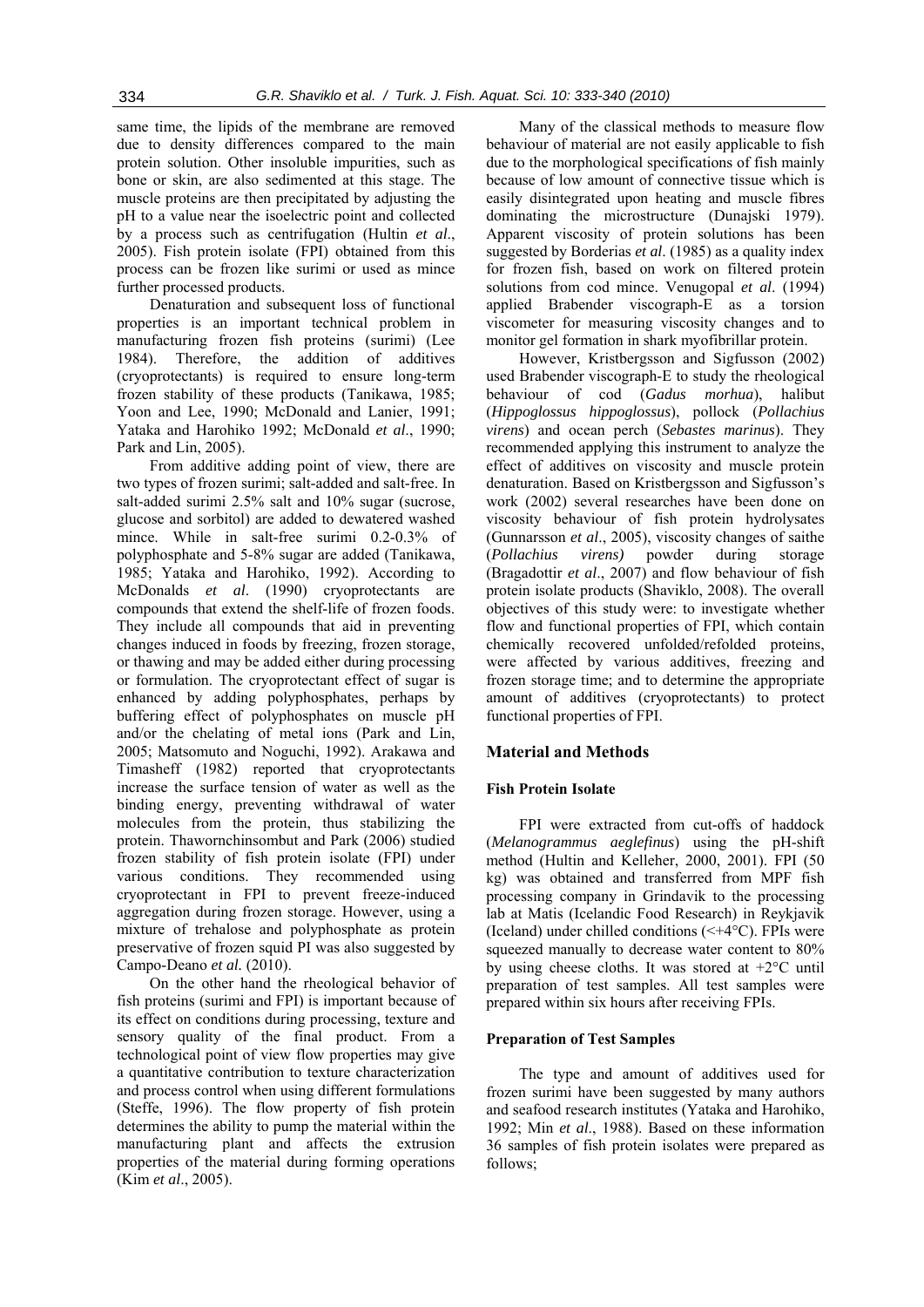- Nine samples free of any additive (control sample),
- Nine samples containing 0.8% salt and 3% sucrose,
- Nine samples containing 1.3% salt, and 5% sucrose,
- Nine samples containing 4% sucrose and 0.1% polyphosphate.

FPI and additives were weighed separately and mixed completely for 3 minutes using a high speed vertical cutter (VCB-62, HILDE® Sweden). Samples were air packed immediately after mixing. Each polythene bag containing 1kg sample, was blast frozen and stored at temperature of -18°C except samples that were evaluated in week 0 and stored at  $+2$ °C.

### **Methods**

Dry matter was calculated as the loss in weight during drying at 105**°**C for 4 hours (ISO, 1983). pH of FPI was measured using pH meter, Knick Portamess**®**913 (Electronishe Megerate Gmb H&Co. Germany). All samples were measured at room temperature.

### **Viscosity (Brabender® viscograph-E)**

The Brabender viscosity of FPI samples was determined using a Brabender® Viscograph-E coaxial viscometer (Brabender® OHG, Duisburg, Germany) based on Kristbergsson and Sigufsson work's (2002). The Viscograph-E is a rotational viscometer designed to measure viscosity as a time and temperature dependent parameter. This instrument measures the resistance of the sample against flow. It is assumed that this resistance is proportional to the viscosity of the system. The term "Brabender viscosity" is used for describing the resistance. The measuring bowl containing the sample is placed in a temperaturecontrolled holder and rotates on a vertical axis forcing the sample to be pressed against the pin-style stirrer. Torque on the pins is measured and expressed as viscosity in Brabender units (BU). The force exerted on the stirrer depends on the resistance of the sample (Kristbergsson and Sigufsson, 2002).

The measurement of flow and viscosity of samples were done with following modification. Starting temperature was 5°C, heating rate 1.5°C/min, and maximum temperature 45°C with a holding time 3 minutes, then cooling rate of 1.5°C/min to 5°C. Measuring cartridge was 700 cmg (0.7 Nm) and speed of bowl 75 rpm. Sample quantity was 450 g (ratio of FPI to water 1:2). Temperature of sample was 0-2°C at the beginning of measurement. Samples viscosities were recorded from 5°C to 45°C and again to 15°C during cooling. Measurements were done in duplicate.

# **Water Holding Capacity**

Water-holding capacity (WHC) was determined by centrifugation following the method described by

Shahidi *et al.* (1995). Two grams of FPI were placed in a plastic cylinder in a plastic holder cup. The cylinder had a fine mesh at the other end (diameter of sample cylinder 2.5 cm). This mesh had the purpose of holding the sample and also to allow liquid to pass through it since it was porous. The sample cylinder was then placed in a Biofuge Stratos; Heraeus Instruments (Hanau, Germany). Temperature interval was set at 5°C, speed 1350 rpm and the time was 5 minutes. After the centrifugation was completed, the sample cylinder was weighed and the difference in weight of the sample before and after was noted. WHC was expressed as the amount of water retained after centrifugation per gram of dry weight of the product.

#### **Color Evaluation**

Color of fish protein isolate was measured by a Minolta CR-400 Chroma Meter (Minolta Camera Co. LTD. Osaka, Japan) in  $L^*$ ,  $a^*$ ,  $b^*$  measuring mode with CIE Illuminant C. Color of fish protein isolate was measured in a test tube (25mm in diameter) which was placed in a side stand (Minolta CRA 70, Minolta Camera Co. LTD. Osaka, Japan). The color was measured three times turning the test tube 120° between measurements. Results were given as lightness  $(L^*)$ , redness  $(a^*)$  and yellowness  $(b^*)$ . Whiteness was calculated by the equation: L\*-3b\* such as referred by Codex Alimentarius (Park, 2005).

### **Statistical Analysis**

Analysis of variance (ANOVA) was carried out on the viscosity, WHC, whiteness and  $L^*$ ,  $a^*$ ,  $b^*$ results of all treatments in the statistical program NCSS 200 (NCSS, UT, USA). The program calculates multiple comparisons using Duncan's test to determine if sample groups are different. Significance of difference was defined at the 5% level.

# **Results and Discussion**

Dry matter of received FPI was  $14.1\pm0.6$ . After dewatering it increased to  $19\pm0.2$ . The pH of FPI free of additives was 6.4±0.1. The pH of salt-added samples and cryoprotectant added samples were  $6.3\pm0.1$  and  $6.5\pm0.1$ , respectively.

#### **Viscosity (Brabender Unit)**

Adding salt, sucrose and polyphosphate to FPI affected viscosity significantly  $(P<0.05)$  as shown in Table 1. The group without additives had the highest viscosity in week 0, followed by the salt added groups. Viscosity of the group with sucrose and phosphate was the lowest. The group without additives had the highest viscosity after 12 weeks of storage at -18°C (P<0.05) giving the greatest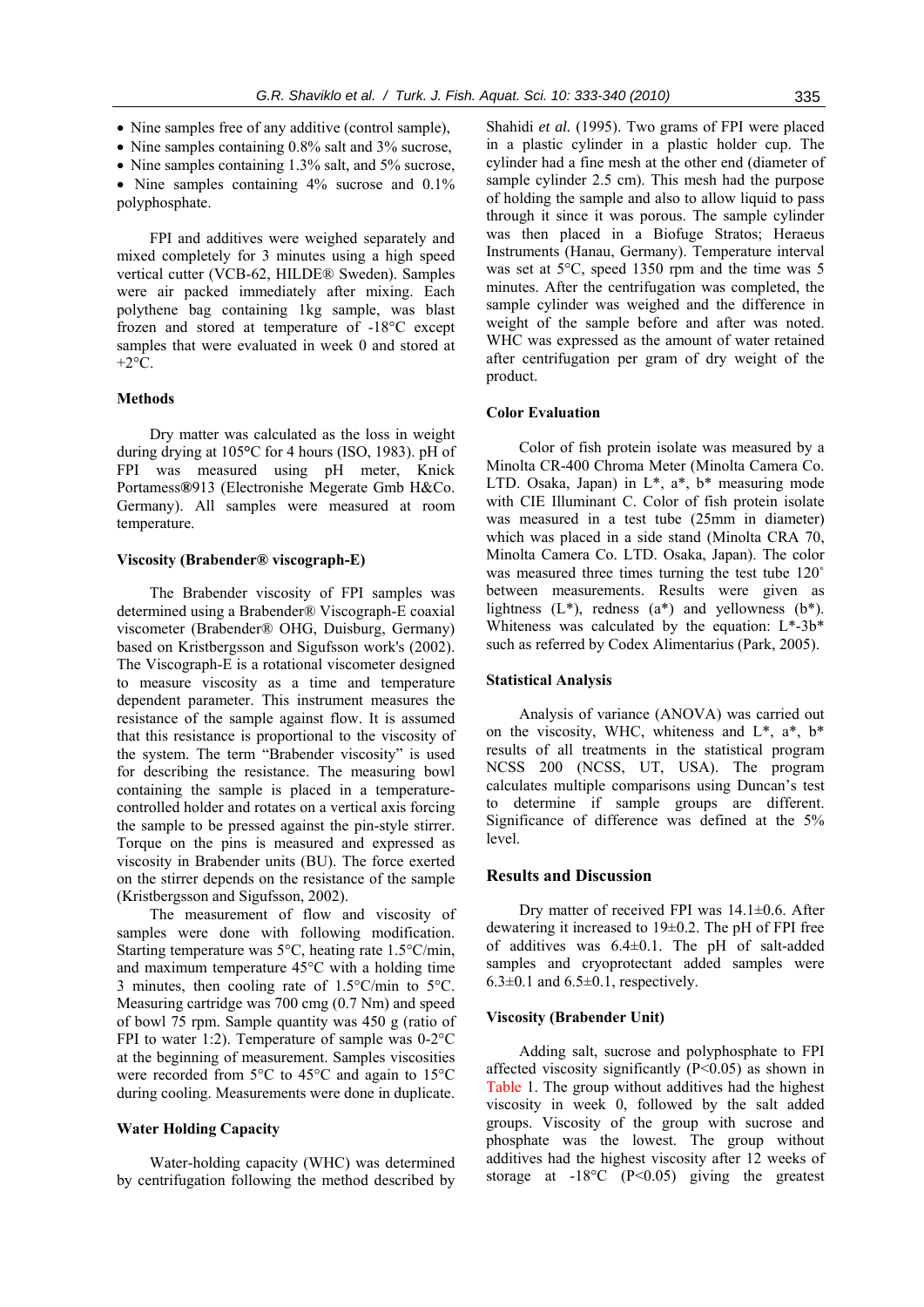| Attributes | Week(s)  |        | A                              | B                             | C                             | D                             |
|------------|----------|--------|--------------------------------|-------------------------------|-------------------------------|-------------------------------|
| Viscosity  | $\theta$ | $\ast$ | $81.5 \pm 3.46$ <sup>aB</sup>  | 53.5 $\pm$ 3.51 <sup>b</sup>  | $52.0 \pm 2.83$ <sup>bC</sup> | 47.0 $\pm$ 1.42 <sup>c</sup>  |
|            | 4        | $\ast$ | $120.5 \pm 2.95$ <sup>aB</sup> | $65.0\pm4.33^{b}$             | $68.5 \pm 2.14$ <sup>bB</sup> | $46.5 \pm 0.74$ <sup>c</sup>  |
|            | 8        | $\ast$ | $117.0 \pm 4.24$ <sup>aB</sup> | 57.5 $\pm$ 2.14 $\degree$     | $64.0\pm4.22$ <sup>bB</sup>   | 42.5 $\pm$ 2.11 <sup>d</sup>  |
|            | 12       | $\ast$ | $137.0 \pm 3.82$ <sup>aA</sup> | $67.0 \pm 2.81$ °             | $82.0 \pm 3.82$ <sup>bA</sup> | $50.5 \pm 1.91$ <sup>d</sup>  |
|            |          |        | $\ast$                         | <b>NS</b>                     | $\ast$                        | <b>NS</b>                     |
| <b>WHC</b> |          | *      | 84.8 $\pm$ 0.43 <sup>cA</sup>  | $92.3 \pm 0.83$ <sup>bA</sup> | $95.1 \pm 0.78$ <sup>a</sup>  | 84.7 $\pm$ 0.85 $\rm ^{cA}$   |
|            | 4        | $\ast$ | $66.7 \pm 2.25$ <sup>cB</sup>  | 83.0 $\pm$ 0.92 $^{\rm{bA}}$  | 91.1 $\pm$ 0.61 <sup>a</sup>  | 63.7 $\pm$ 2.53 <sup>cB</sup> |
|            | 8        | $\ast$ | $62.1 \pm 2.79$ <sup>cB</sup>  | $78.5 \pm 3.04$ bB            | $89.7\pm0.92$ <sup>a</sup>    | $63.5 \pm 2.62$ <sup>cB</sup> |
|            | 12       | $\ast$ | 59.2 $\pm$ 2.34 $\text{cB}$    | $76.1 \pm 2.33$ <sup>bB</sup> | $90.2 \pm 0.54$ <sup>a</sup>  | $60.1 \pm 2.74$ <sup>cB</sup> |
|            |          |        |                                | *                             | <b>NS</b>                     | $\ast$                        |
| Whiteness  | $\theta$ | $\ast$ | 54.2 $\pm$ 0.83 <sup>aA</sup>  | $50.4 \pm 1.15^{bA}$          | $47.2 \pm 0.55$ <sup>bA</sup> | 55.2 $\pm$ 1.61 <sup>aA</sup> |
|            | 4        | $\ast$ | $49.9 \pm 1.14$ <sup>aA</sup>  | 52.4 $\pm$ 0.42 <sup>aA</sup> | 50.4 $\pm$ 1.24 <sup>aA</sup> | 53.6 $\pm$ 1.72 <sup>aA</sup> |
|            | 8        | $\ast$ | 47.4 $\pm$ 2.23 <sup>cB</sup>  | 49.3 $\pm$ 1.63 <sup>bA</sup> | 48.4 $\pm$ 1.91 <sup>bA</sup> | 52.4 $\pm$ 1.89 <sup>aA</sup> |
|            | 12       | $\ast$ | $34.5 \pm 0.35$ bC             | $37.0 \pm 2.10^{aB}$          | $37.3 \pm 0.53$ <sup>aB</sup> | $38.1 \pm 1.25$ <sup>aB</sup> |
|            |          |        |                                |                               |                               |                               |
|            |          |        |                                |                               |                               |                               |

|  |  | Table 1. Viscosity, water holding capacity (WHC) and whiteness of FPI within 12 weeks of storage at -18°C |  |  |  |  |  |  |
|--|--|-----------------------------------------------------------------------------------------------------------|--|--|--|--|--|--|
|--|--|-----------------------------------------------------------------------------------------------------------|--|--|--|--|--|--|

Values are means of 2 evaluations for viscosity and 3 evaluations for WHC and whiteness.

Different lowercase superscript letters in the same column indicate significant differences among products.

Different uppercase superscript letters in the same row indicate significant differences among month of storage (\* P<0.05).

(A) FPI without additives (control), (B) FPI with 0.8% salt and 3% sucrose, (C) FPI with 1.3% salt and 5% sucrose, (D) FPI with 4% sucrose and 0.1% sodium polyphosphate. NS=Not significant.

resistance to flow which may suggest a firmer protein structure than in the other groups. The addition of salt significantly reduced the viscosity, possibly due to a liquefying effect on the muscle myofibrillar structure. This has been attributed to a decreased interaction between proteins and the surrounding medium due to aggregation of proteins (Borderias *et al*., 1985; Sadawsk and Sikoroski, 1977) and decrease in pH. Razavi-Shirazi (2002) reported that addition of salt to fish meat can decrease pH in the range of 0.1 to 0.2 units because of replacing  $Na<sup>+</sup>$  at the surface of proteins and releasing H<sup>+</sup>. Kristbergsson and Sigfusson (2002) also reported that the addition of salt to fish mince decreased Brabender viscosity. The viscosity of the group without additives and the groups containing salt increased significantly (P<0.05) after 12 weeks of storage at -18°C.

The low viscosity of the group containing sucrose and polyphosphate may possibly be explained by decreasing interaction between proteins and surrounding medium. Contrary to the results of Kristbergsson and Sigfusson (2002) that frozen storage decreased Brabender viscosity of fish mince, the findings in this study was that it increased viscosity significantly  $(P<0.05)$  in the control group and samples containing 1.3% salt and 5% sucrose after 12 weeks of storage at -18°C. Viscosity of groups containing sucrose and phosphate and samples with 0.8% salt and 3% sucrose did not change during frozen storage.

### **Flow Behavior of Frozen FPI**

Effect of additives on flow behavior of fish protein isolate was studied within 12 weeks of storage at -18°C (Figures 1). During flow behaviour measurements, viscosity of all sample groups decreased by increasing temperature and the lowest viscosity was observed at 45°C. Viscosity gradually increased as temperature was reduced. Although the samples had different viscosity, their flow behavior always looked like thixotrophic, even after 12 weeks of frozen storage showing that flow behavior is independent from viscosity. A thixotropic fluid decreases in viscosity with time at a fixed (constant) rate of force (stress) (Steffe, 1996). It may be irreversible, reversible or partially reversible. There is general agreement that the term thixotropy refers to the time-dependent decrease in viscosity, due to shearing, and the subsequent recovery of viscosity when shearing is removed (Mewis, 1979).

There were significant differences (P<0.05) in flow behavior between the group without additives and the groups containing additives. From the results it can be concluded that frozen storage changed flow behavior of control group during the period of study (P<0.05) but not of the groups containing additives suggesting that they preserved proteins against denaturation.

### **Water Holding Capacity**

Water holding capacity of samples without additives and samples containing sucrose and polyphosphate was the same in week 0 (Table 2). Sample with 1.3% salt and 5% sucrose had the highest WHC followed by sample containing 0.8% salt and  $3\%$  sucrose (P<0.05). From the results it can be concluded that using salt and sucrose together will increase water holding capacity in fish protein isolate significantly  $(P<0.05)$ . Added sucrose together with polyphosphate did not have any significant effects on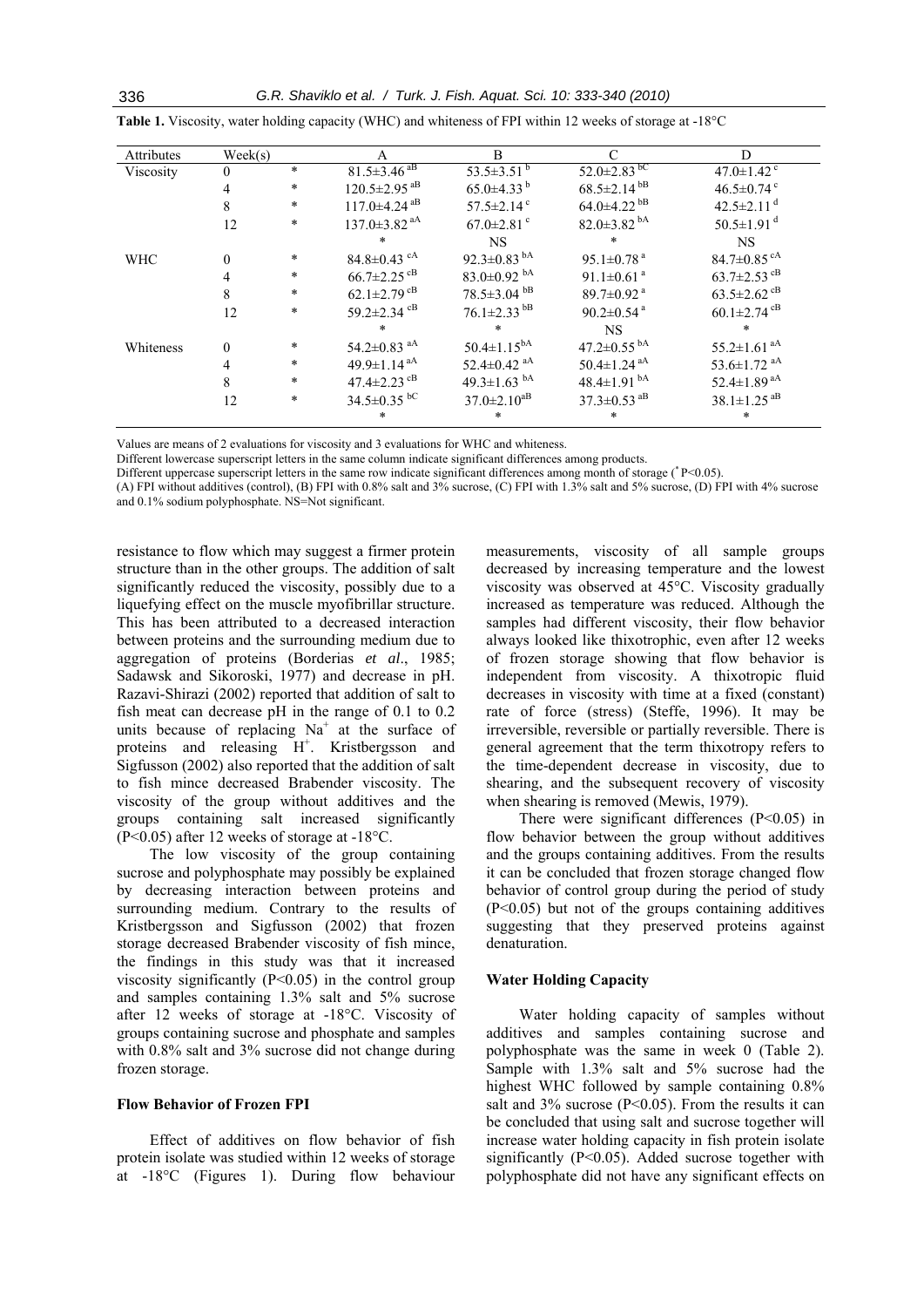

**Figure 1.** The influence of additives, storage time and temperature on time-dependent flow behaviors of frozen FPI stored at -18°C. A: FPI free of additives (control sample); B: FPI with 0.8% salt and 3% sucrose; C: FPI with 1.3% salt and 5% sucrose; D: FPI with 4% sucrose and 0.1% phosphate.

water holding capacity.

Samples containing salt and sucrose had the highest water holding capacity during 12 weeks storage at  $-18\degree$ C (P<0.05). There was not a significant difference between the group without additives and the group with sucrose and phosphate after 12 weeks of storage at -18°C. Samples containing 1.3% salt and 5% sucrose were stable during frozen storage. The WHC of these samples did not change significantly during 12 weeks storage at -18°C.

Water holding capacity (WHC) is an important factor for muscle protein gels as it not only affects the economics of their production but also their quality. Adding alkaline phosphates to fish meat can increase pH (Yapar *et al*., 2006) and can increase WHC in fish proteins (Hunt *et al*., 2004). Increasing pH can also increase water holding capacity in fish protein isolate (Kristinsson and Hultin 2003) but in this study FPI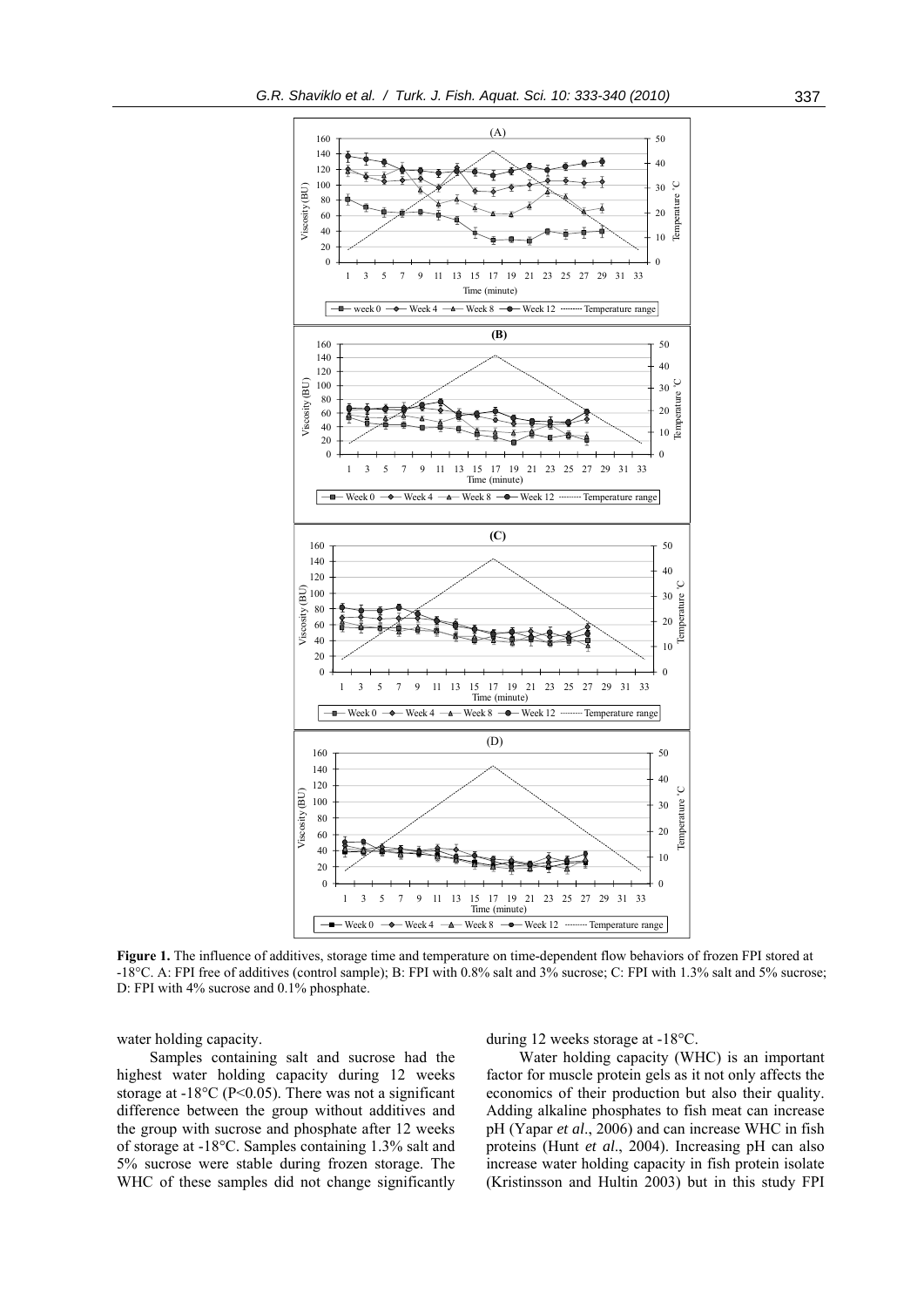| $L^*a^*b^*$        |        | Week(s)      | A                              | B                              | $\mathcal{C}$                  | D                              |
|--------------------|--------|--------------|--------------------------------|--------------------------------|--------------------------------|--------------------------------|
| Lightness $(L^*)$  | $\ast$ | $\mathbf{0}$ | $70.6 \pm 1.75^{\text{a}}$     | $63.7 \pm 1.43^b$              | $62.1 \pm 1.52^b$              | $68.5 \pm 1.23$ <sup>a</sup>   |
|                    | $\ast$ | 4            | $71.5 \pm 1.32$ <sup>a</sup>   | $64.1 \pm 1.11^b$              | $63.8 \pm 1.64^b$              | $68.2 \pm 1.54$ <sup>a</sup>   |
|                    | $\ast$ | 8            | $71.9 \pm 1.14^a$              | $64.9 \pm 1.56^b$              | $65.2 \pm 1.33^b$              | $67.5 \pm 1.67$ <sup>a</sup>   |
|                    | $\ast$ | 12           | $73.3 \pm 2.43$ <sup>a</sup>   | $65.8 \pm 2.25$ <sup>c</sup>   | $68.8 \pm 2.04^b$              | $67.0 \pm 2.84^b$              |
|                    |        |              | <b>NS</b>                      | <b>NS</b>                      | <b>NS</b>                      | <b>NS</b>                      |
| Redness $(a^*)$    | $\ast$ | $\theta$     | $-1.91 \pm 0.15^{aA}$          | $-2.34 \pm 0.22^{bA}$          | $-2.04\pm0.21^{bA}$            | $-1.93 \pm 0.14$ <sup>aA</sup> |
|                    | $\ast$ | 4            | $-2.31 \pm 0.24$ <sup>aA</sup> | $-3.56 \pm 0.13^{bB}$          | $-3.41 \pm 0.17$ <sup>bB</sup> | $-2.8 \pm 0.23$ <sup>aA</sup>  |
|                    | $\ast$ | 8            | $-3.78 \pm 0.24$ <sup>aB</sup> | $-4.22 \pm 0.34$ <sup>bC</sup> | $-4.9 \pm 0.23$ <sup>bC</sup>  | $-5.3 \pm 0.17$ <sup>cB</sup>  |
|                    | $\ast$ | 12           | $-5.22 \pm 0.11$ <sup>aC</sup> | $-5.81 \pm 0.14^{bD}$          | $-6.0\pm0.15$ <sup>cD</sup>    | $-6.1 \pm 0.32$ <sup>cC</sup>  |
|                    |        |              |                                |                                |                                |                                |
| Yellowness $(b^*)$ | $\ast$ | $\theta$     | $5.5 \pm 0.34$ <sup>aC</sup>   | $4.4 \pm 0.13$ <sup>cD</sup>   | $5.0 \pm 0.45$ <sup>bC</sup>   | $4.4 \pm 0.64$ <sup>cC</sup>   |
|                    | $\ast$ | 4            | $6.3 \pm 0.61$ <sup>aC</sup>   | $5.9 \pm 0.56$ <sup>aC</sup>   | $6.1 \pm 0.83$ <sup>aBC</sup>  | $5.1 \pm 1.12$ <sup>bBC</sup>  |
|                    | $\ast$ | 8            | $8.9 \pm 1.1^{aB}$             | $7.8 \pm 1.34$ <sup>bB</sup>   | $7.2 \pm 1.12$ <sup>bB</sup>   | $6.2 \pm 0.89$ <sup>cB</sup>   |
|                    | $\ast$ | 12           | $12.6 \pm 0.82$ <sup>aA</sup>  | 9.5 $\pm$ 0.81 <sup>cA</sup>   | $10.5 \pm 0.8$ <sup>bA</sup>   | $9.5 \pm 1.15$ <sup>cA</sup>   |
|                    |        |              | $\ast$                         | $\ast$                         |                                | $\ast$                         |

Table 2. Color measurements  $(L^*, a^*, b^*)$  of FPI within 12 weeks of storage at -18<sup>°</sup>C

Values are means of 3 evaluations. Different lowercase superscript letters in the same column indicate significant differences among products. Different uppercase superscript letters in the same row indicate significant differences among month of storage (\* p<0.05). (A) FPI without additives (control), (B) FPI with 0.8% salt and 3% sucrose, (C) FPI with 1.3% salt and 5% sucrose, (D) FPI with 4% sucrose and 0.1% sodium polyphosphate. NS=Not significant.

containing phosphate and sucrose had the lowest value of WHC among other test samples suggesting that this material may not increase WHC in FPI.

The effect of salt on WHC, and thereby yield, has been described by many authors (Hamm, 1960; Warrier *et al*., 1975; Offere and Knight 1988; Fennema 1990). It is known that WHC increases with increasing salt concentration up to 6%. In this study increasing amount of salt and sucrose increased WHC significantly  $(P<0.05)$  and it was highest in the group with 1.3% salt and 5% sucrose within 12 weeks storage at -18°C.

### **Whiteness (L\*-3b\*)**

As shown in Table 1, the highest value for whiteness in week 0, was for control sample and the group containing sucrose and polyphosphate which is significantly different from samples with salt and sucrose (P<0.05). No significant difference was seen in whiteness between samples containing 0.8% salt and 3% sucrose and samples containing 1.3% salt and 5% sucrose in week 0. All groups had the same value of whiteness after 4 weeks of storage at -18°C. However, after 12 weeks of storage at -18°C, whiteness of all groups significantly decreased  $(P<0.05)$ .

Lightness  $(L^*)$ , redness  $(a^*)$  and yellowness  $(b^*)$ values of all fresh samples are given in Table 2. Adding salt and sucrose to FPI affected lightness, redness and yellowness of sample groups significantly (P<0.05). Frozen storage time did not influence lightness significantly but affected a\* and b\* values.

According to Kristinsson *et al*. (2005) the color and whiteness of FPI can in part depend on connective tissue that can increase the lightness; the retention of lipids that can influence yellowness values; co-precipitation of heme proteins which affect redness and denaturation and oxidation of hemoglobin that causes a yellow-brownish color in products. Meanwhile high redness values could be attributed to heme proteins in the final product.

Like surimi  $L^*$ ,  $a^*$ , and  $b^*$  values of haddock protein isolate were affected by moisture content and additives.  $L^*$ ,  $a^*$ , and  $b^*$  values were similar to the values which were reported by Lanier *et al*. (1992) for surimi indicating that pH-shift process can produce products with high lightness similar to surimi.

Myoglobin and hemoglobin, which are responsible for color characteristics of fish flesh, (Park, 1995) may remain in the fish protein isolated by pH-shift process. Oxidation of these proteins in haddock protein isolate, possibly, decreased a\* values and increased b\* values in all samples after 12 weeks of frozen storage. The highest a\* and b\* values after 12 weeks of frozen storage were for control sample indicating that adding salt, sucrose, and polyphosphate may possibly decrease oxidation of the proteins.

# **Conclusions**

Different amounts of additives and frozen storage time changed functional attributes of FPI significantly. Adding salt to fresh haddock protein isolate increased WHC, but decreased viscosity (BU) and whiteness. Using polyphosphate and sucrose together did not affect WHC, whiteness of FPI, but it decreased viscosity (BU). Storage time of frozen isolates decreased WHC and whiteness of all groups. Apart from the viscosity, samples with different amount of additives had the same flow behavior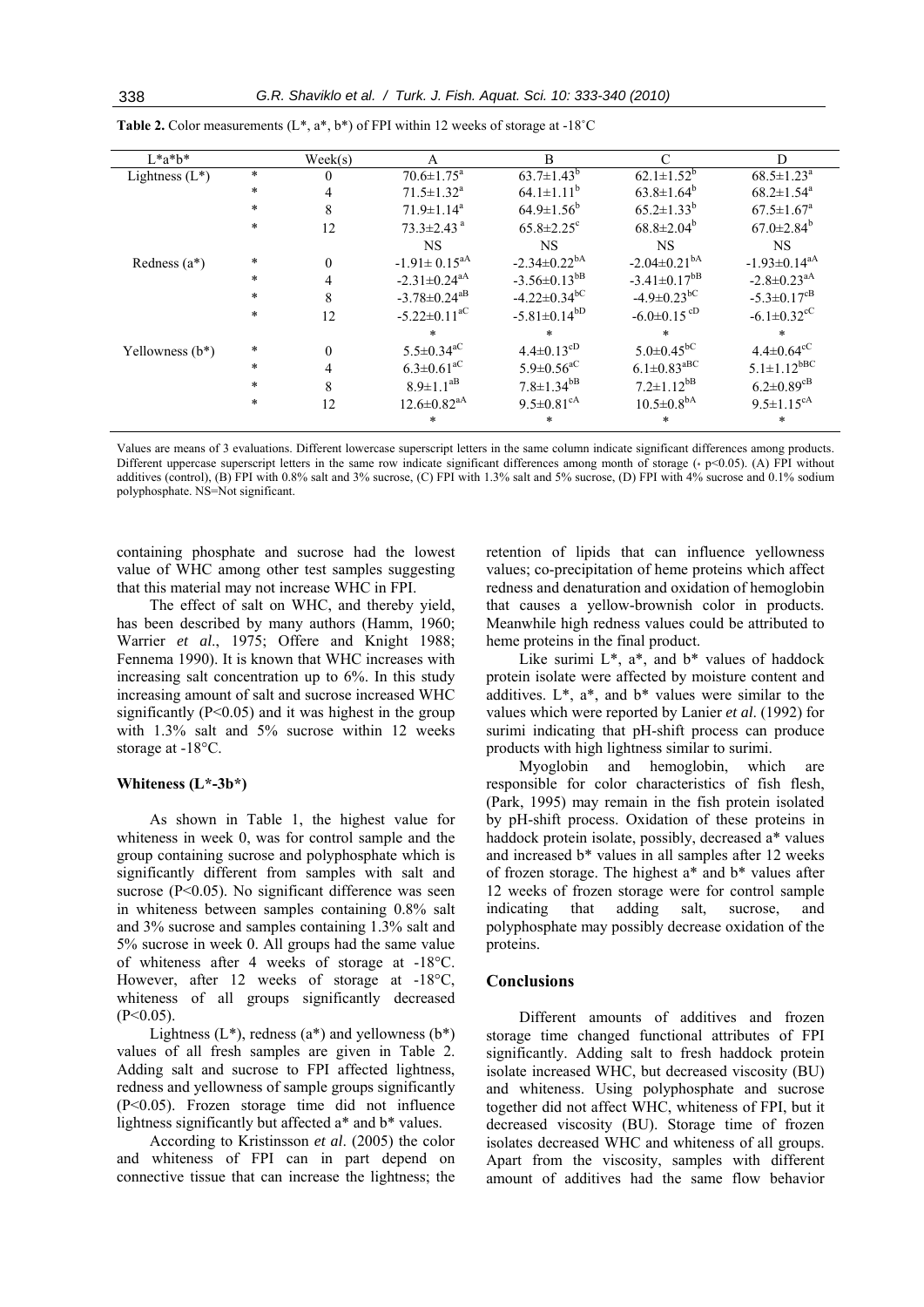(thixotropic) which it appeared to be reversible. Isolates with salt and sucrose had higher viscosity than isolate containing sucrose and polyphosphate.

It is obvious that that the addition of additives is required to improve long-term stability of fish protein during frozen storage (Yoon and Lee, 1990; McDonald and Lanier, 1991; Park and Lin, 2005; Park, 1995). On the other hand the factors responsible for decreasing texture quality in FPI are freeze/thaw cycles and/ the absence of cryoprotectants (Thawornchinsombut and Park, 2006). So, like conventional surimi the results suggest that the isolated proteins processed with the pH-shift method also need additives to preserve them against denaturation during frozen storage. Thus adding salt and sucrose as a protein preservative to FPI is recommended.

# **Acknowledgments**

The authors would like to acknowledge the United Nations University-Fisheries Training Programme and Matis (Icelandic Food Research) for financially supporting of this work.

# **References**

- Arakawa, T. and Timasheff, S.N. 1982. Stabilization of Protein Structure by Sugars. J. Biochem., 21: 6545- 6552.
- Arason, S. 2003. Utilization of Fish By-products in Iceland. Advances in Seafood By products. Alaska Sea Grant College Program. Alaska: 43-62.
- Borderias, A.J., Jimenz-Colmenero, F. and Tejada, M. 1985. Parameters affecting viscosity as a quality control for frozen fish. Mar. Fish. Rev., 47: 43-45.
- Bragadóttir, M., Reynisson, E., Thorarinsdottir, K. and Arason, S. 2007. Stability of fish powder made from saithe (*Pollachinus virens*) as measured by lipid oxidation and functional properties. J. Aqua. Food Prod. Techno., 16(1): 115-136.
- Campo-Deano, L., Tovar, C.A. and Borderias, J. 2010. Effect of several cryoprotectants on the physicochemical and rheological properties of suwari gels from frozen squid surimi by two methods. Journal of Food Engineering, 97: 457-464.
- Dunajski, E. 1979. Texture of fish muscle. J. Texture Studies 10: 301-318.
- Fennema, O.R. 1990. Comparative Water-holding Properties of Various Muscle Foods. A critical review relating to definitions, methods of measurement, governing factors, comparative data and mechanistic matter. J. Muscle Foods, 1: 363-381.
- Gunnarsson, J.R., Gudmundsdottir, G., Thorarinsdottir, K., Arason, S. and Gislason, J. 2005. Functional Properties of Protein Hydrolysates from Fish Byproducts, Project report to the EU, Icelandic Fisheries Laboratories.
- Hamm, R. 1960. Biochemistry of Meat Hydration. Advances in Food Research 10: 355-363.
- Hultin, H.O. and Kelleher, S.D. 2000. Surimi processing from dark muscle fish. In Park JW, Surimi and Surimi Seafood. Marcel Dekker Inc., New York: 59–77.
- Hultin, H.O. and Kelleher, S.D. 2001. Process for Isolating

a Protein Composition from Muscle Source and Protein Composition. U.S. patent, 6: 188- 216

- Hultin, H.O., Kristinsson, H.G., Lanier, T.C. and Park, J.W. 2005. Process for Recovery of Functional Proteins by pH-shifts. In: J.W. Park (Ed.), Surimi and Surimi Seafood, Taylor and Francis Group. Boca Raton: 107-139.
- Hunt, A., Kim, J.S., Park, J.W. and Schnee, R. 2004. Effect of Various Blends of Phosphate on Fish Protein during Frozen Storage. Presented at the Annual IFT meeting, Las Vegas: 63-71
- ISO. 1983. Standard No. 6496. Animal Feeding Stuffs, Determination of Moisture Content,  $1<sup>st</sup>$  Ed., International Organization for Standardization: Geneva: 1-4.
- Kim, J.S., Park, J.W. and Yoon, K.S. 2005. Rheology and Texture Properties of Surimi Gels. In Park JW, Surimi and Surimi Seafood. Taylor and Francis Group. USA.
- Knipe, C.L. 1992. Phosphates as Meat Emulsion Stabilizers. From Phosphates as Emulsifiers. Encyclopedia of Food Science, Food Technology. and Nutrition. Academic Press Limited. Reino Unido.
- Kristbergsson, K. and Sigfusson, H. 2002. Use of Brabender Viscograph E to Measure Some Rheological Properties of Minced Fish Muscle. J. Texture Stud., 33: 183-200.
- Kristinsson, H. and Hultin, H.O. 2003. Effect of low and high pH treatment on the functional properties of cod muscle proteins. Journal of Agricultural and Food Chemistry., 51(17): 5103–5110.
- Kristinsson, H.G., Theodore, A.E., Demir, N. and Ingadottir, B. 2005. Recovery of Channel Catfish Muscle Proteins Using acid Alkali-aided Processing vs. Surimi Processing. J. Food Sci., 70(4): 298-306.
- Lanier, T., Manning, P.K. and McDonald, G.A. 1992. Process Innovations in Surimi Manufacture, Surimi Technology. Marcel Dekker. New York: 167-180.
- Lee, C.M. 1984. Surimi Process Technology. Food Technol., 38(11): 69-80.
- Matsomuto, J.J. and Noguchi S.F. 1992. Cryostabilisation of Protein in Surimi. In Lanier T, Lee C.M, Surimi Technology. Marcel Dekker Inc., New York: 357- 388.
- McDonald, G.A., Lelievre, J. and Wilson, N.D.C. 1990. Strength of gels prepared from washed and unwashed minces of hoki (*Macruronus novaezeandiae*) stored in ice, J Food Sci., 55(4): 976–978.
- McDonald, G.A. and Lanier, T.C. 1991. Carbohydrates as Cryoprotectants for Meat and Surimi. Food Technol., 45(3): 151-159.
- Mewis, J. 1979. Thixotropy-A General Review. J Non-Newtonian Fluid, 6: 1-20.
- Min, T.S., Chng, N.M., Fugiwara, T., Kuang, H.K. and Hadsegawa, H. 1988. Handbook on the Processing of Frozen Surimi and Fish Jelly Products in Southeast Asia. Marine Research Department, SEAFDEC Singapore: 10-22.
- Offere, G. and Knight, P. 1988. The Structural Basis of Water-holding in Meat. In: P.D. Lawrie (Ed.), Developments in Meat Science 4. Elsevier. London: 240-243.
- Park, J.W. 1995. Surimi Gel Colors as Affected by Moisture Content and Physical Conditions. J. Food Sci., 60(1): 15-18.
- Park, J.W. 2005. Codex code for frozen surimi. In Park JW, Surimi and Surimi Seafood, Boca Raton: Taylor and Francis Group, 869-885.